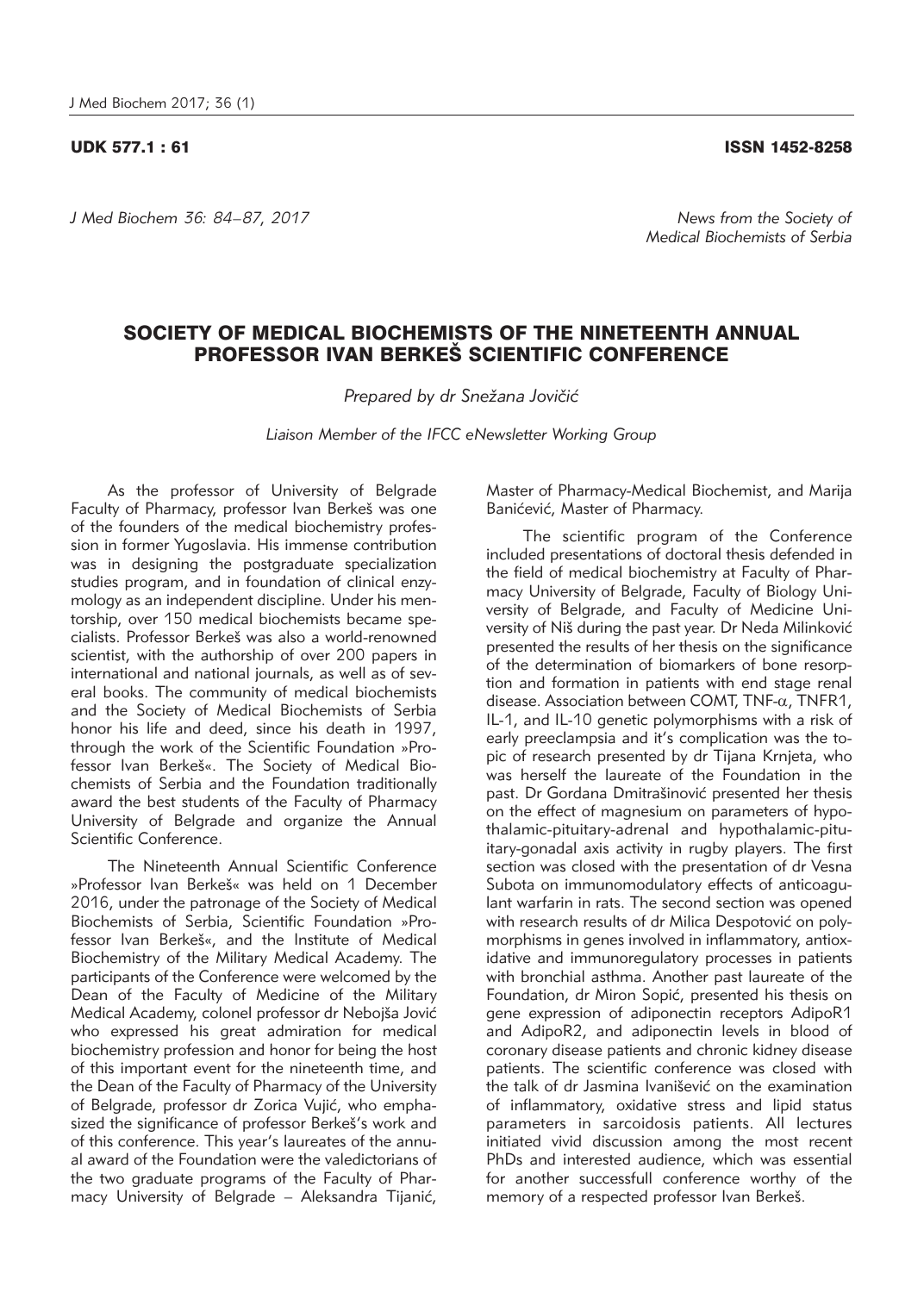

Colonel prof. dr Nebojša Jović, the Dean of the Faculty of Medicine of the Military Medical Academy, welcoming the audience with the chairs of the Conference, from left to right: prof. dr Nada Majkić-Singh (Executive Director of SMBS), prof. dr Svetlana Ignjatović, prof. dr Janko Pejović, and dr Zorica Śumarac (President of SMBS).



Prof. dr Zorica Vujić, Dean of the Pharmaceutical Faculty of Belgrade University welcoming the audience of the 19th Scientific »Professor Ivan Berkeš« Conference.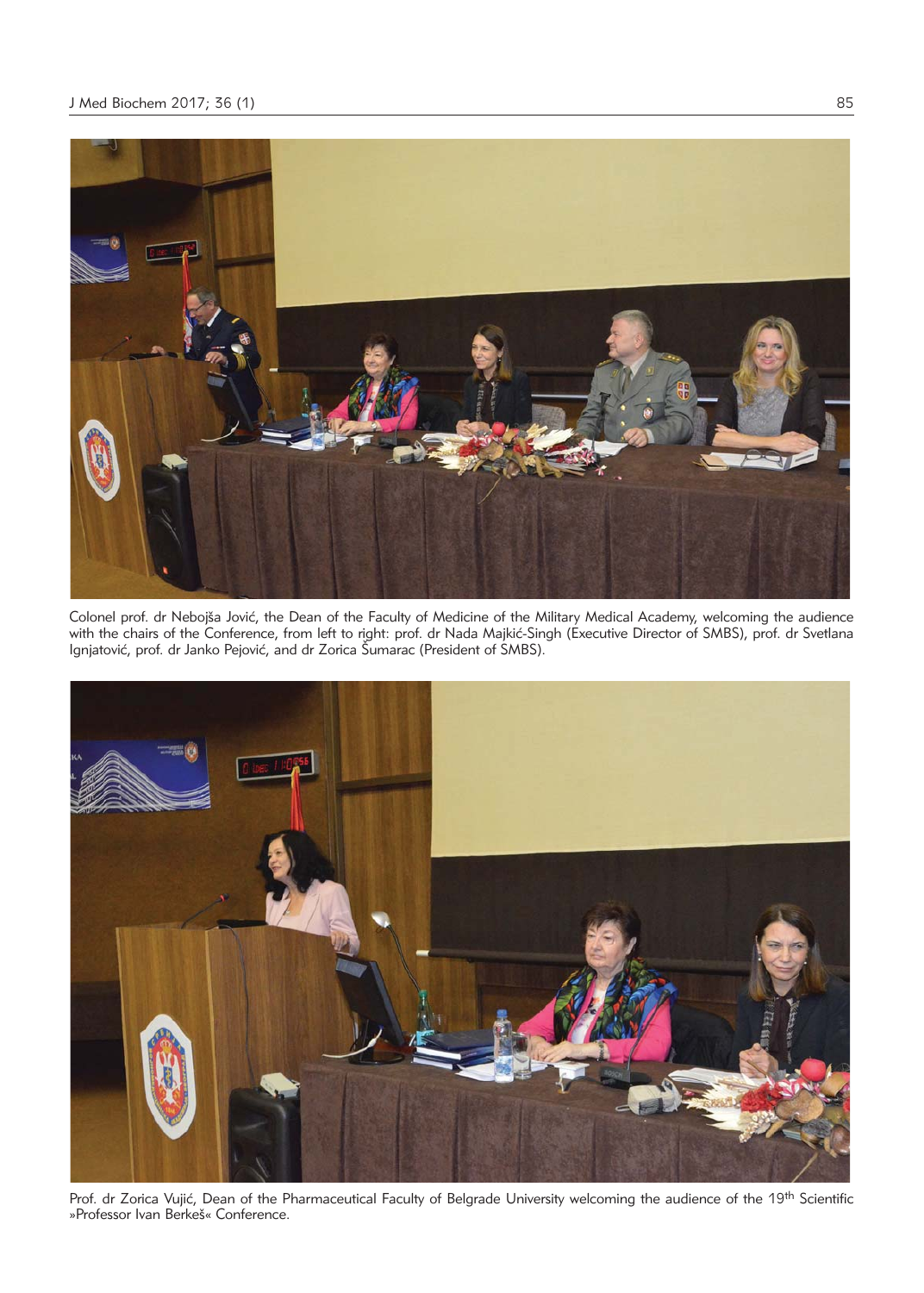

Aleksandra Tijanić, Master of Pharmacy-Medical Biochemist, the laureate of the Foundation, with prof. dr Nada Majkić-Singh and dr Zorica Šumarac.



Marija Banićević, Master of Pharmacy, the laureate of the Foundation, with prof. dr Nada Majkić-Singh and dr Zorica Šumarac.